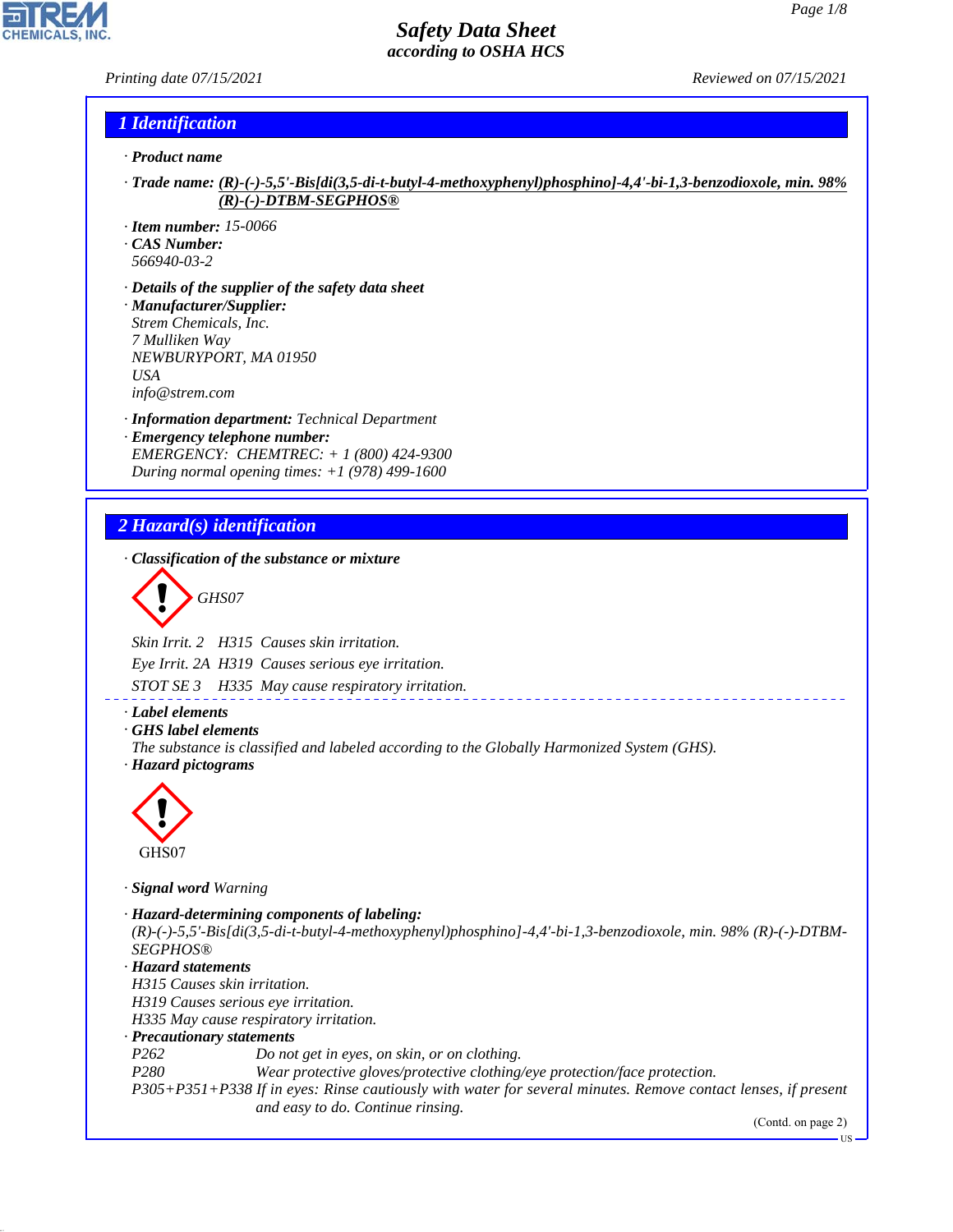*Printing date 07/15/2021 Reviewed on 07/15/2021*



#### *3 Composition/information on ingredients*

*· Chemical characterization: Substances*

*· CAS No. Description 566940-03-2 (R)-(-)-5,5'-Bis[di(3,5-di-t-butyl-4-methoxyphenyl) phosphino]-4,4'-bi-1,3-benzodioxole, min. 98% (R)-(-)-DTBM- SEGPHOS®*

# *4 First-aid measures*

- *· Description of first aid measures*
- *· After inhalation: In case of unconsciousness place patient stably in side position for transportation.*
- *· After skin contact: Immediately wash with water and soap and rinse thoroughly.*
- *· After eye contact: Rinse opened eye for several minutes under running water. If symptoms persist, consult a doctor.*
- *· After swallowing: If symptoms persist consult doctor.*
- *· Information for doctor:*
- *· Most important symptoms and effects, both acute and delayed No further relevant information available.*
- *· Indication of any immediate medical attention and special treatment needed No further relevant information available.*

### *5 Fire-fighting measures*

*· Extinguishing media*

44.1.1

- *· Suitable extinguishing agents: Use fire fighting measures that suit the environment.*
- *· Special hazards arising from the substance or mixture No further relevant information available.*

(Contd. on page 3)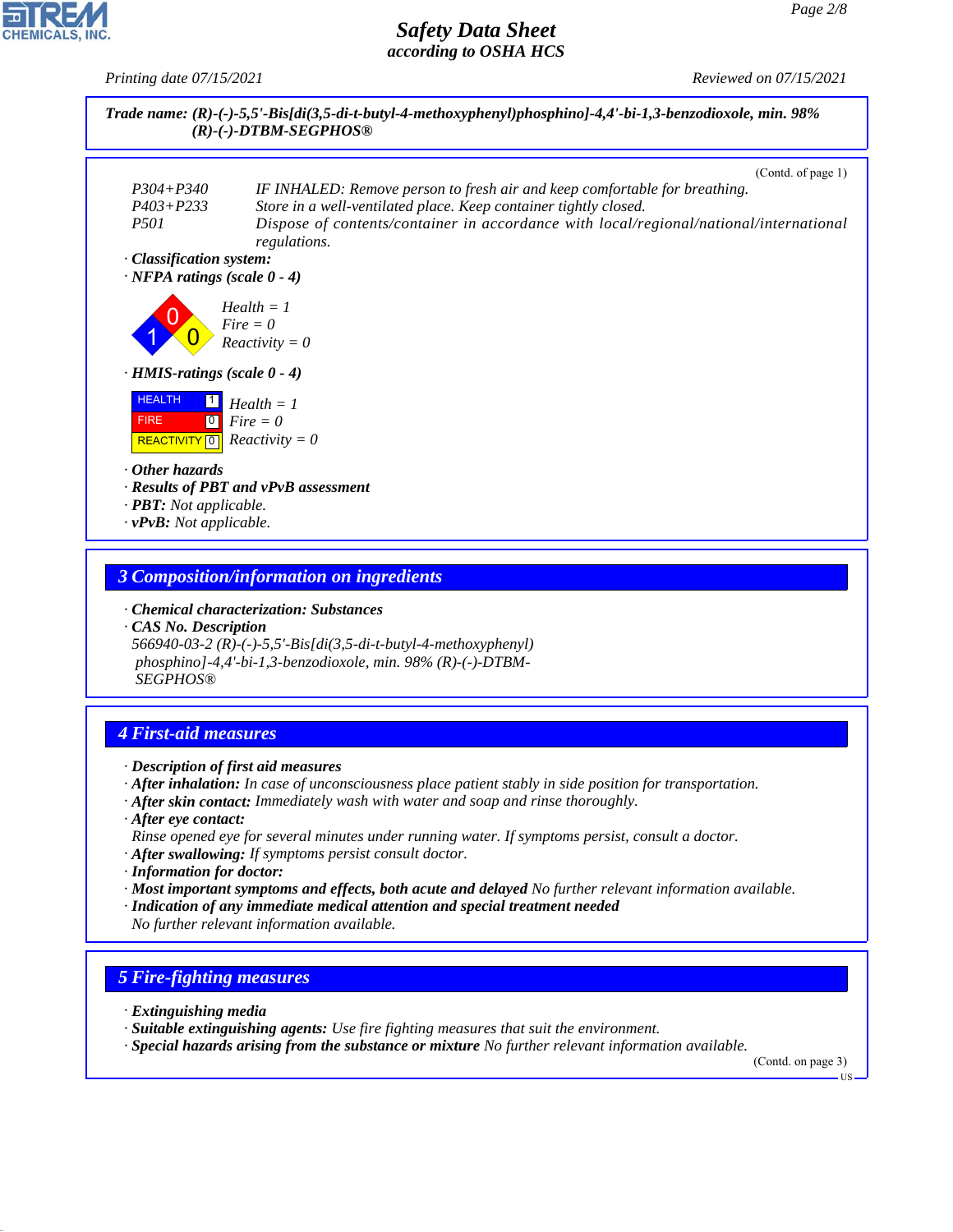*Printing date 07/15/2021 Reviewed on 07/15/2021*

*Trade name: (R)-(-)-5,5'-Bis[di(3,5-di-t-butyl-4-methoxyphenyl)phosphino]-4,4'-bi-1,3-benzodioxole, min. 98% (R)-(-)-DTBM-SEGPHOS®*

(Contd. of page 2)

- *· Advice for firefighters*
- *· Protective equipment: No special measures required.*

#### *6 Accidental release measures*

- *· Personal precautions, protective equipment and emergency procedures Not required.*
- *· Environmental precautions: No special measures required.*
- *· Methods and material for containment and cleaning up:*
- *Dispose contaminated material as waste according to item 13. Ensure adequate ventilation.*
- *· Reference to other sections*
- *See Section 7 for information on safe handling. See Section 8 for information on personal protection equipment. See Section 13 for disposal information.*
- *· Protective Action Criteria for Chemicals*
- *· PAC-1:*

*Substance is not listed.*

*· PAC-2:*

*Substance is not listed.*

*· PAC-3:*

*Substance is not listed.*

#### *7 Handling and storage*

- *· Handling:*
- *· Precautions for safe handling No special precautions are necessary if used correctly.*
- *· Information about protection against explosions and fires: No special measures required.*
- *· Conditions for safe storage, including any incompatibilities*
- *· Storage:*
- *· Requirements to be met by storerooms and receptacles: No special requirements.*
- *· Information about storage in one common storage facility: Not required.*
- *· Further information about storage conditions: Keep receptacle tightly sealed.*
- *· Specific end use(s) No further relevant information available.*

### *8 Exposure controls/personal protection*

- *· Additional information about design of technical systems: No further data; see item 7.*
- *· Control parameters*
- *· Components with limit values that require monitoring at the workplace: Not required.*
- *· Additional information: The lists that were valid during the creation were used as basis.*
- *· Exposure controls*

44.1.1

- *· Personal protective equipment:*
- *· General protective and hygienic measures: Keep away from foodstuffs, beverages and feed. Immediately remove all soiled and contaminated clothing. Wash hands before breaks and at the end of work. Avoid contact with the eyes and skin.*

(Contd. on page 4)

US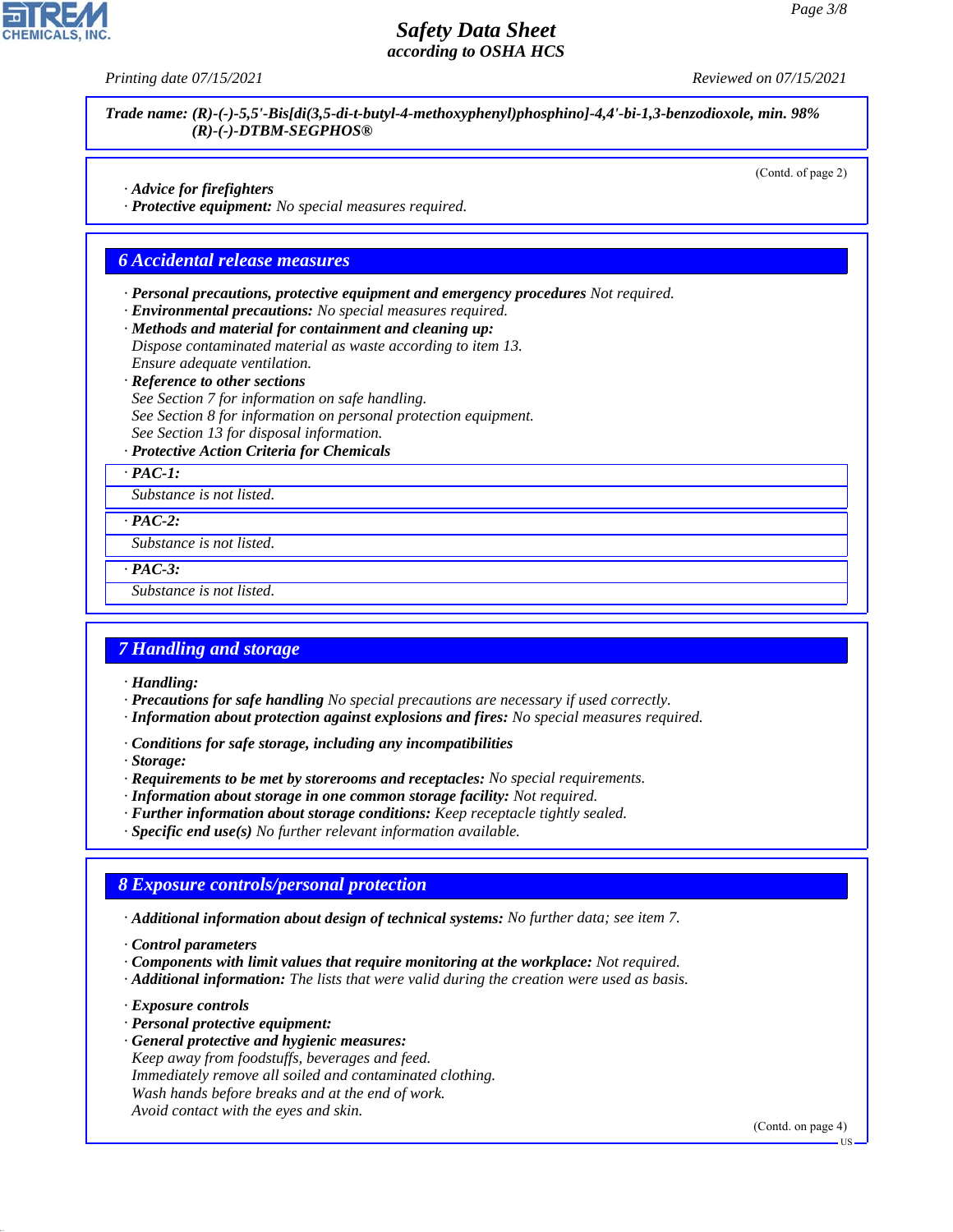

*Decomposition temperature: Not determined. · Auto igniting: Not determined.*

*Lower: Not determined. Upper: Not determined. · Vapor pressure: Not applicable.*

*· Explosion limits:*

*· Danger of explosion: Product does not present an explosion hazard.*

44.1.1

**CHEMICALS**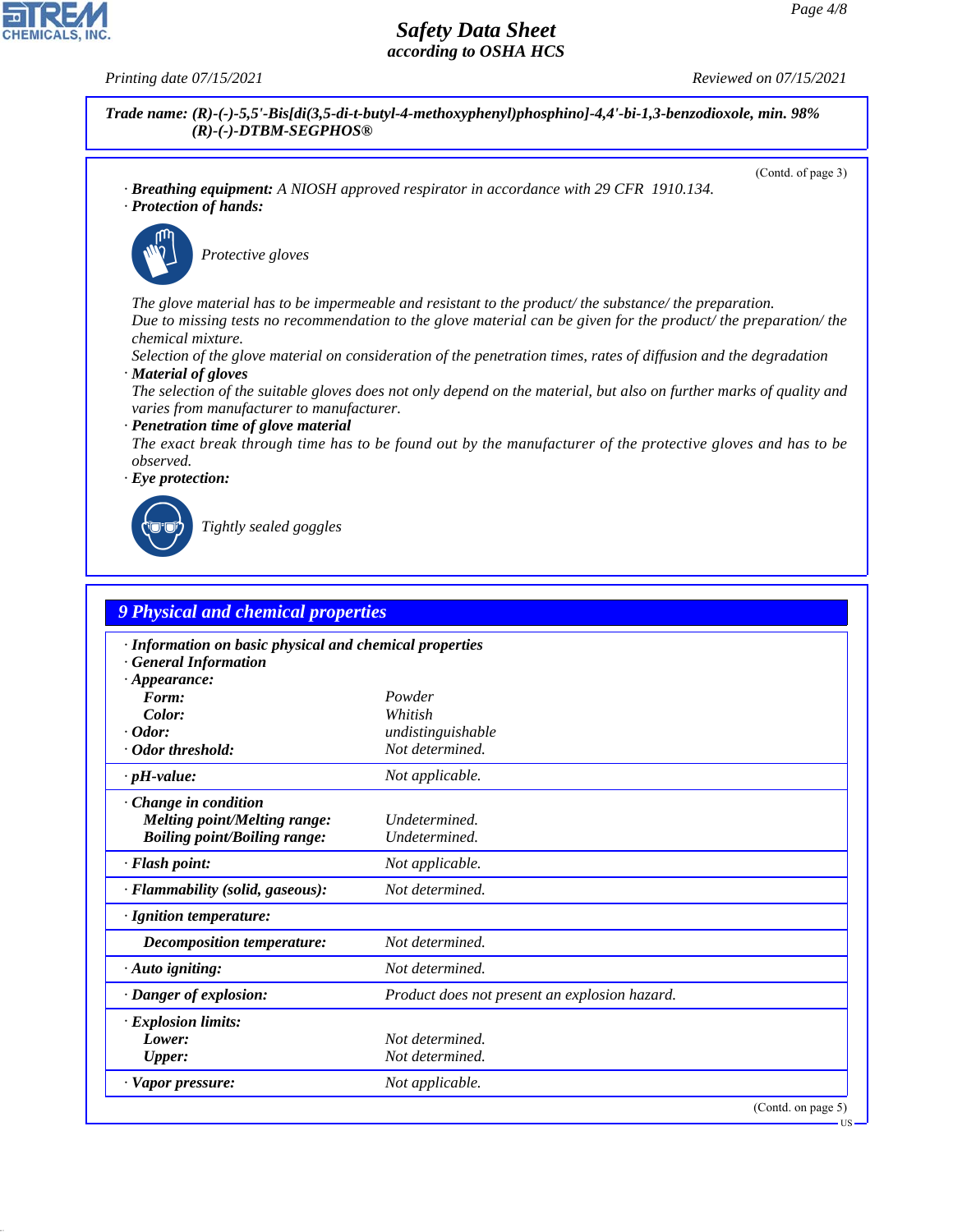*Printing date 07/15/2021 Reviewed on 07/15/2021*

### *Trade name: (R)-(-)-5,5'-Bis[di(3,5-di-t-butyl-4-methoxyphenyl)phosphino]-4,4'-bi-1,3-benzodioxole, min. 98% (R)-(-)-DTBM-SEGPHOS®*

|                                                            |                                            | (Contd. of page 4) |
|------------------------------------------------------------|--------------------------------------------|--------------------|
| $\cdot$ Density:                                           | Not determined.                            |                    |
| $\cdot$ Relative density                                   | Not determined.                            |                    |
| · Vapor density                                            | Not applicable.                            |                    |
| $\cdot$ Evaporation rate                                   | Not applicable.                            |                    |
| $\cdot$ Solubility in / Miscibility with                   |                                            |                    |
| Water:                                                     | <i>Insoluble.</i>                          |                    |
| · Partition coefficient (n-octanol/water): Not determined. |                                            |                    |
| · Viscosity:                                               |                                            |                    |
| Dynamic:                                                   | Not applicable.                            |                    |
| Kinematic:                                                 | Not applicable.                            |                    |
| · Solvent content:                                         |                                            |                    |
| Organic solvents:                                          | $0.0\%$                                    |                    |
| <b>VOC</b> content:                                        | 0.0 g/l / 0.00 lb/gl                       |                    |
| <i>Solids content:</i>                                     | $100.0\%$                                  |                    |
| $\cdot$ Other information                                  | No further relevant information available. |                    |

### *10 Stability and reactivity*

*· Reactivity No further relevant information available.*

- *· Chemical stability*
- *· Thermal decomposition / conditions to be avoided: No decomposition if used according to specifications.*
- *· Possibility of hazardous reactions No dangerous reactions known.*
- *· Conditions to avoid No further relevant information available.*
- *· Incompatible materials: No further relevant information available.*
- *· Hazardous decomposition products: No dangerous decomposition products known.*

# *11 Toxicological information*

- *· Information on toxicological effects*
- *· Acute toxicity:*
- *· Primary irritant effect:*
- *· on the skin: Irritant to skin and mucous membranes.*
- *· on the eye: Irritating effect.*
- *· Sensitization: No sensitizing effects known.*
- *· Additional toxicological information:*

#### *· Carcinogenic categories*

*· IARC (International Agency for Research on Cancer)*

*Substance is not listed.*

#### *· NTP (National Toxicology Program)*

*Substance is not listed.*

### *· OSHA-Ca (Occupational Safety & Health Administration)*

*Substance is not listed.*

44.1.1

(Contd. on page 6)

US

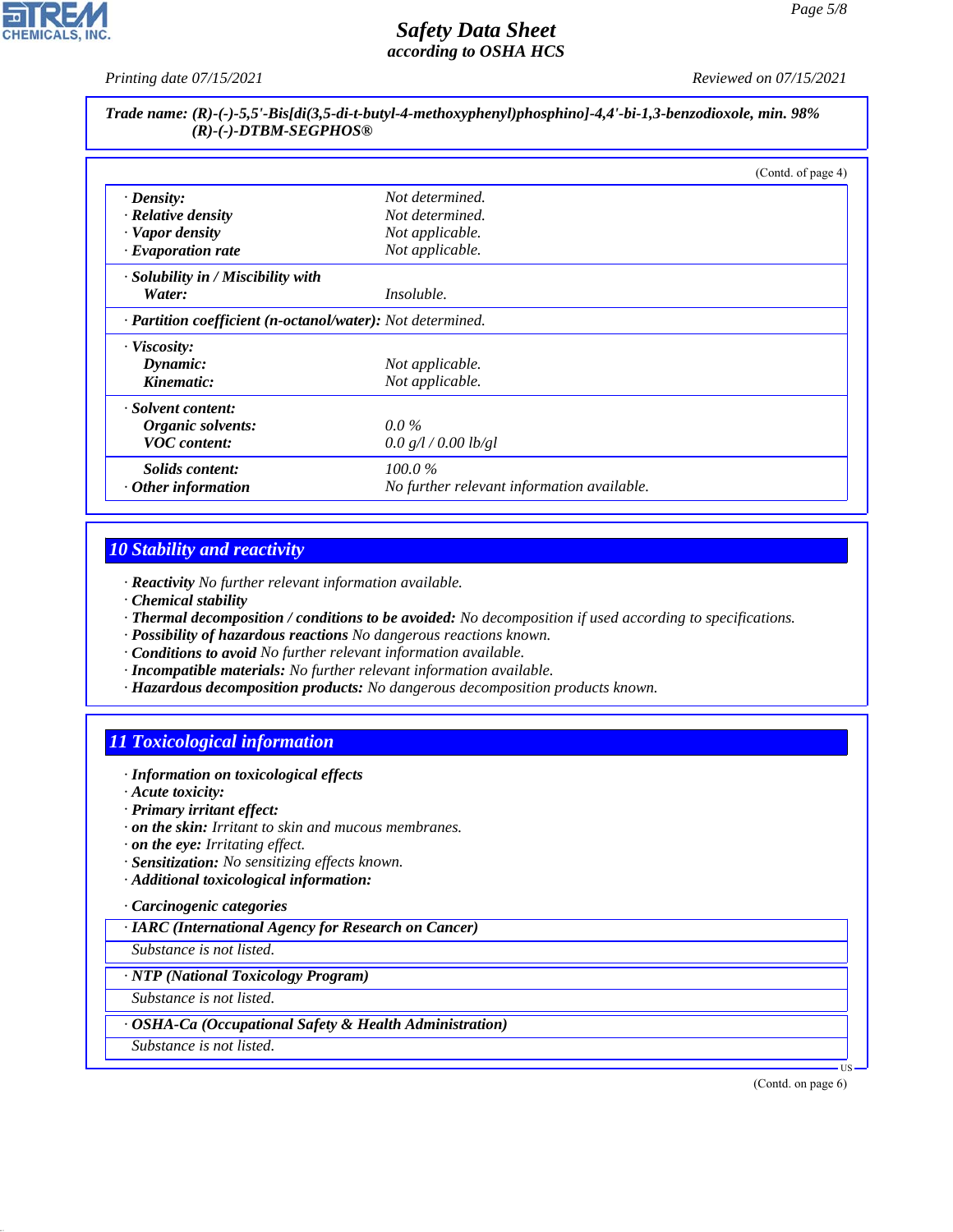**CHEMICALS, INC** 

*Printing date 07/15/2021 Reviewed on 07/15/2021*

*Trade name: (R)-(-)-5,5'-Bis[di(3,5-di-t-butyl-4-methoxyphenyl)phosphino]-4,4'-bi-1,3-benzodioxole, min. 98% (R)-(-)-DTBM-SEGPHOS®*

(Contd. of page 5)

### *12 Ecological information*

- *· Toxicity*
- *· Aquatic toxicity: No further relevant information available.*
- *· Persistence and degradability No further relevant information available.*
- *· Behavior in environmental systems:*
- *· Bioaccumulative potential No further relevant information available.*
- *· Mobility in soil No further relevant information available.*
- *· Additional ecological information:*
- *· General notes: Not known to be hazardous to water.*
- *· Results of PBT and vPvB assessment*
- *· PBT: Not applicable.*
- *· vPvB: Not applicable.*
- *· Other adverse effects No further relevant information available.*

# *13 Disposal considerations*

*· Waste treatment methods*

*· Recommendation:*

44.1.1

*Must not be disposed of together with household garbage. Do not allow product to reach sewage system.*

- *· Uncleaned packagings:*
- *· Recommendation: Disposal must be made according to official regulations.*

| <b>14 Transport information</b>                                                     |                 |
|-------------------------------------------------------------------------------------|-----------------|
| · UN-Number<br>· DOT, ADN, IMDG, IATA                                               | not regulated   |
| $\cdot$ UN proper shipping name<br>· DOT, ADN, IMDG, IATA                           | not regulated   |
| $\cdot$ Transport hazard class(es)                                                  |                 |
| · DOT, ADN, IMDG, IATA<br>· Class                                                   | not regulated   |
| · Packing group<br>· DOT, IMDG, IATA                                                | not regulated   |
| · Environmental hazards:<br>$\cdot$ Marine pollutant:                               | N <sub>O</sub>  |
| · Special precautions for user                                                      | Not applicable. |
| · Transport in bulk according to Annex II of<br><b>MARPOL73/78 and the IBC Code</b> | Not applicable. |
| · UN "Model Regulation":                                                            | not regulated   |

(Contd. on page 7)

US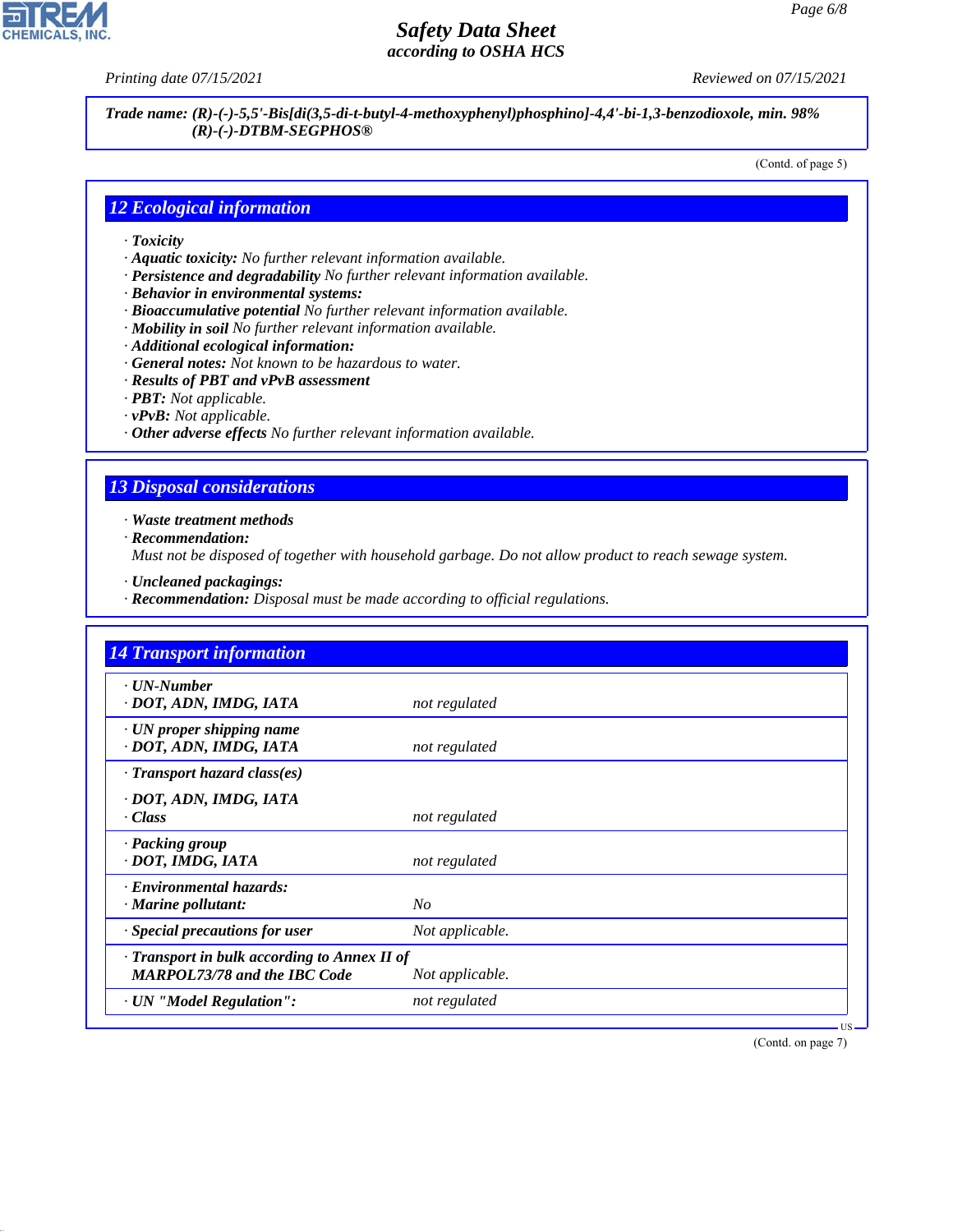**CHEMICALS** 

*Printing date 07/15/2021 Reviewed on 07/15/2021*

*Trade name: (R)-(-)-5,5'-Bis[di(3,5-di-t-butyl-4-methoxyphenyl)phosphino]-4,4'-bi-1,3-benzodioxole, min. 98% (R)-(-)-DTBM-SEGPHOS®*

(Contd. of page 6)

# *15 Regulatory information*

*· Safety, health and environmental regulations/legislation specific for the substance or mixture · Sara*

*· Section 355 (extremely hazardous substances):*

*Substance is not listed.*

*· Section 313 (Specific toxic chemical listings):*

*Substance is not listed.*

*· TSCA (Toxic Substances Control Act):*

*Substance is not listed.*

*· Proposition 65*

*· Chemicals known to cause cancer:*

*Substance is not listed.*

*· Chemicals known to cause reproductive toxicity for females:*

*Substance is not listed.*

*Substance is not listed.*

*· Chemicals known to cause reproductive toxicity for males:*

*· Chemicals known to cause developmental toxicity:*

*Substance is not listed.*

*· Carcinogenic categories*

*· EPA (Environmental Protection Agency)*

*Substance is not listed.*

*· TLV (Threshold Limit Value established by ACGIH)*

*Substance is not listed.*

*· NIOSH-Ca (National Institute for Occupational Safety and Health)*

*Substance is not listed.*

#### *· GHS label elements*

*The substance is classified and labeled according to the Globally Harmonized System (GHS).*

*· Hazard pictograms*



44.1.1

*· Signal word Warning*

*· Hazard-determining components of labeling: (R)-(-)-5,5'-Bis[di(3,5-di-t-butyl-4-methoxyphenyl)phosphino]-4,4'-bi-1,3-benzodioxole, min. 98% (R)-(-)-DTBM-SEGPHOS® · Hazard statements H315 Causes skin irritation. H319 Causes serious eye irritation. H335 May cause respiratory irritation. · Precautionary statements P262 Do not get in eyes, on skin, or on clothing.*